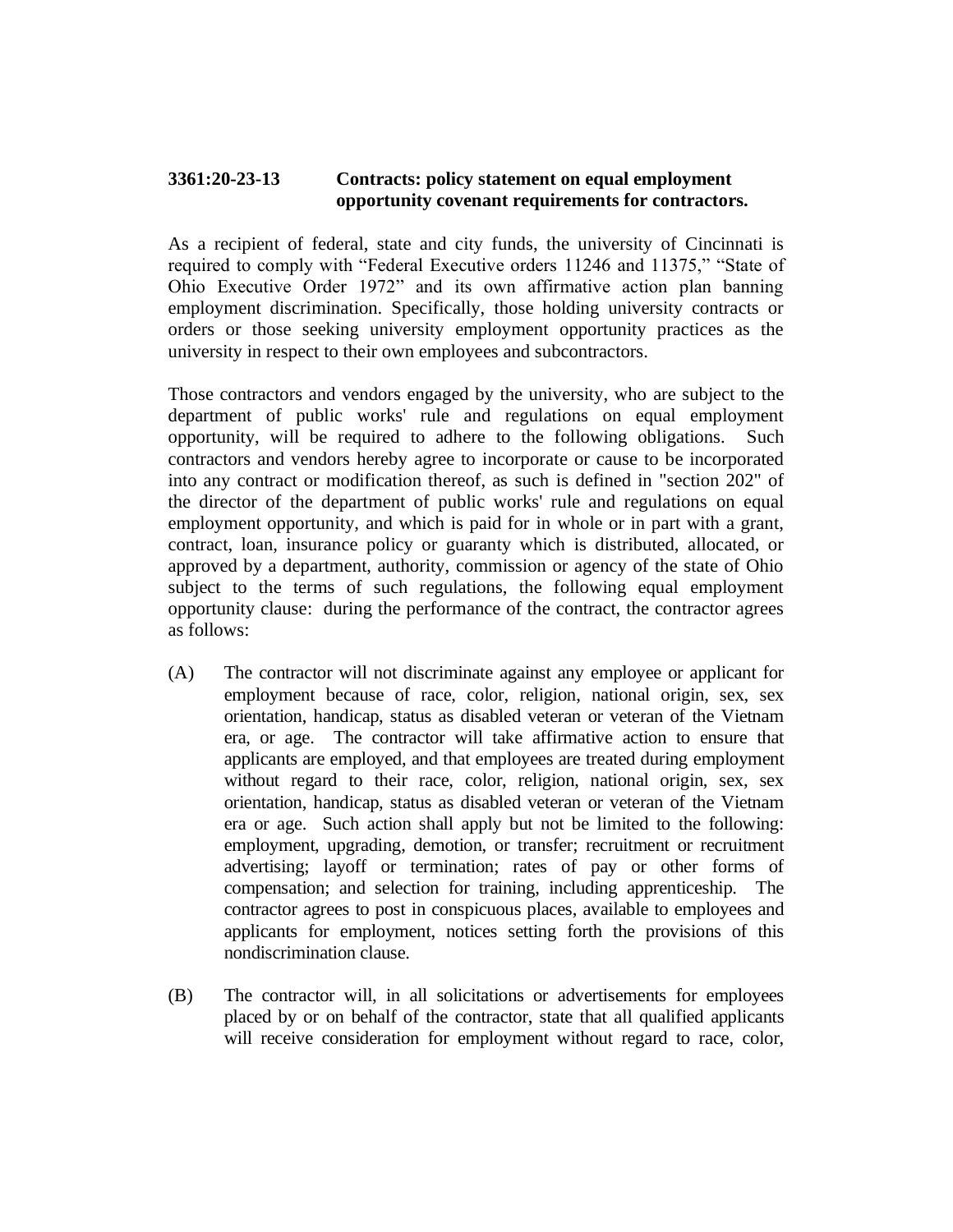- (C) The contractor will send to each labor union or representative of workers, with which he has a collective bargaining agreement or other contract, a notice to be provided by the state administering agency or the office of contract compliance, University of Cincinnati, advising said labor union or workers' representatives of contractor's commitments under this covenant and shall post copies of the notice in conspicuous places available to employees and applicants for employment.
- (D) The contractor will comply with all provisions of the department of public works regulation on equal employment opportunity, and with the implementing rules, regulations, and applicable orders of the state equal employment opportunity coordinator and the office of contract compliance, university of Cincinnati.
- (E) The contractor agrees he will fully cooperate with the state administering agency, the state equal employment opportunity coordinator, the office of contract compliance, university of Cincinnati and with any other official or agency of the state or federal government which seeks to eliminate unlawful employment discrimination, and with all other state and federal efforts to assure equal employment practices under this contract, and said contractor shall comply promptly with all requests and directions from the state administering agency, the state equal employment opportunity coordinator, the office of contract compliance, university of Cincinnati and any of the state of Ohio's officials and agencies in this regard, both before and during the contract.
- (F) Full cooperation as expressed in paragraph (E) above, shall include, but not be limited to, being a witness and permitting employees to be witnesses and complainants in any proceeding involving questions of unlawful employment practices, furnishing all information and reports required by the department of public works regulation on equal employment opportunity and by the rules, regulations and orders of the state equal employment coordinator and the office of contract compliance, university of Cincinnati pursuant thereto, and permitting access to the contractor's books, records, and accounts by the state administering agency, the state equal employment opportunity coordinator and the office of contract compliance, university of Cincinnati for purposes of investigation to ascertain compliance with such rules, regulations and orders.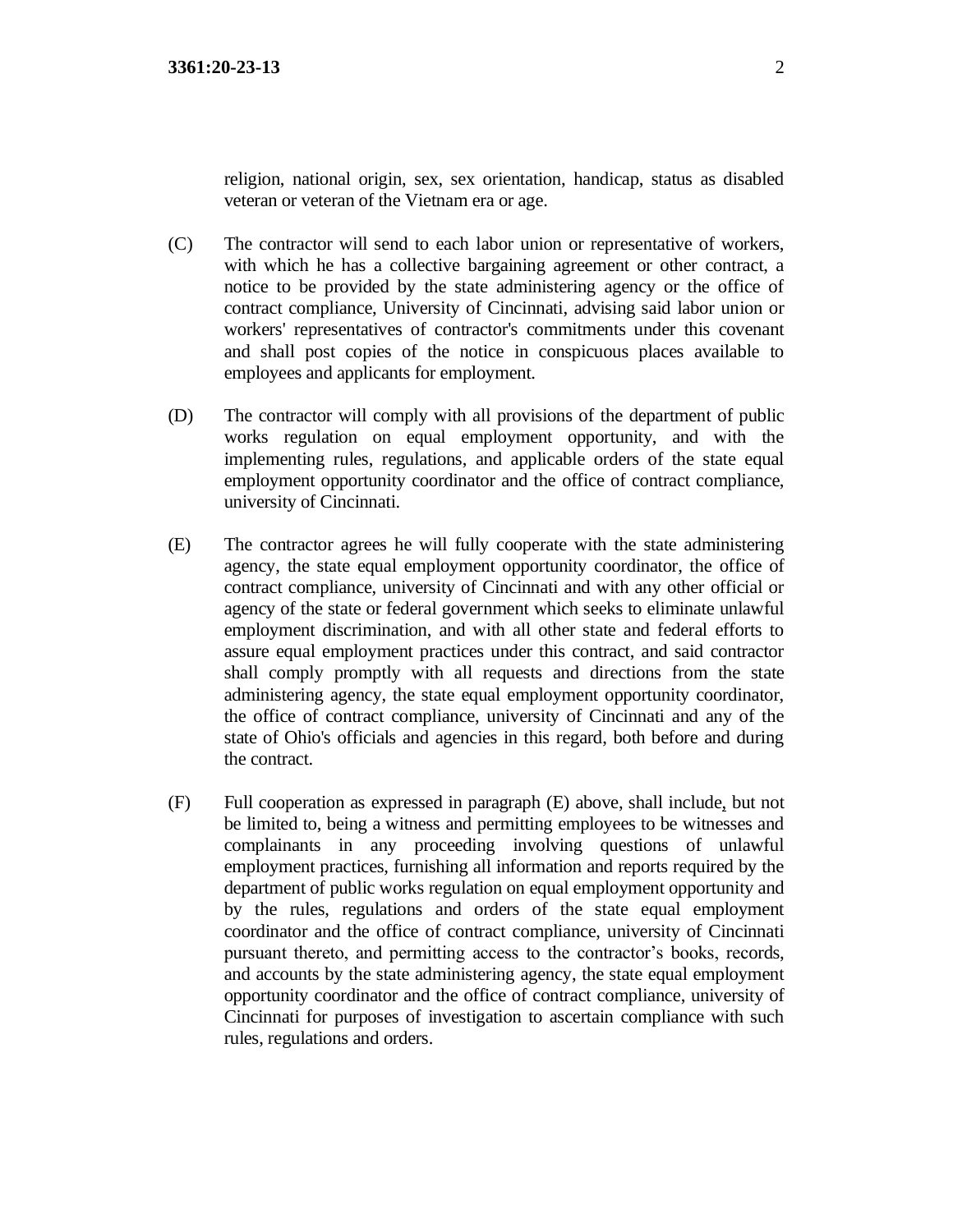- (G) In the event of the contractor's noncompliance with the nondiscrimination clauses of this contract, or with any of the said rules, regulations or orders, this contract may be cancelled, terminated, or suspended in whole or in part and the contractor may be declared ineligible for further state contracts or state assisted contracts in accordance with procedures authorized in the department of public works regulation on equal employment opportunity, and such other sanctions may be instituted and remedies invoked as provided in said regulations or by rule, regulation or order of the state equal employment opportunity coordinator, the office of contract compliance, university of Cincinnati, or as otherwise provided by law.
- (H) The contractor will include the portion of the sentence immediately preceding paragraph (A) and the provisions of paragraphs (A) through paragraph (H) in every subcontract or purchase order under this contract unless exempted by rules, regulations or orders of the state equal employment opportunity coordinator or the office of contract compliance, university of Cincinnati, issued pursuant to "section 204" of the department of public works regulation on equal employment opportunity so that such provisions will be binding upon any such subcontractor or vendor. The contractor will take such action with respect to any such subcontract or purchase order as the state administering agency or the office of contract compliance, university of Cincinnati may direct as a means of enforcing such provisions, including sanctions for noncompliance; provided, however, that in the event a contractor becomes involved in, or is threatened with litigation by a subcontractor, vendor or other party as a result of such direction by the state administering agency or the office of contract compliance, university of Cincinnati, the contractor may request the state of Ohio to enter into such litigation to protect the interests of the state.
- (I) The contractor further agrees that it will be bound by the above equal opportunity clause with respect to its own employment practices within the state of Ohio when it participates in a state assisted contract; provided that, if the contractor so participating is a political subdivision, the above equal opportunity clause is not applicable to any agency, instrumentality or subdivision of such political subdivision which does not participate in work on or under said contract.
- (J) The contractor agrees that will assist and cooperate actively with the state administering agency, the state equal employment opportunity coordinator and the office of contract compliance, university of Cincinnati in obtaining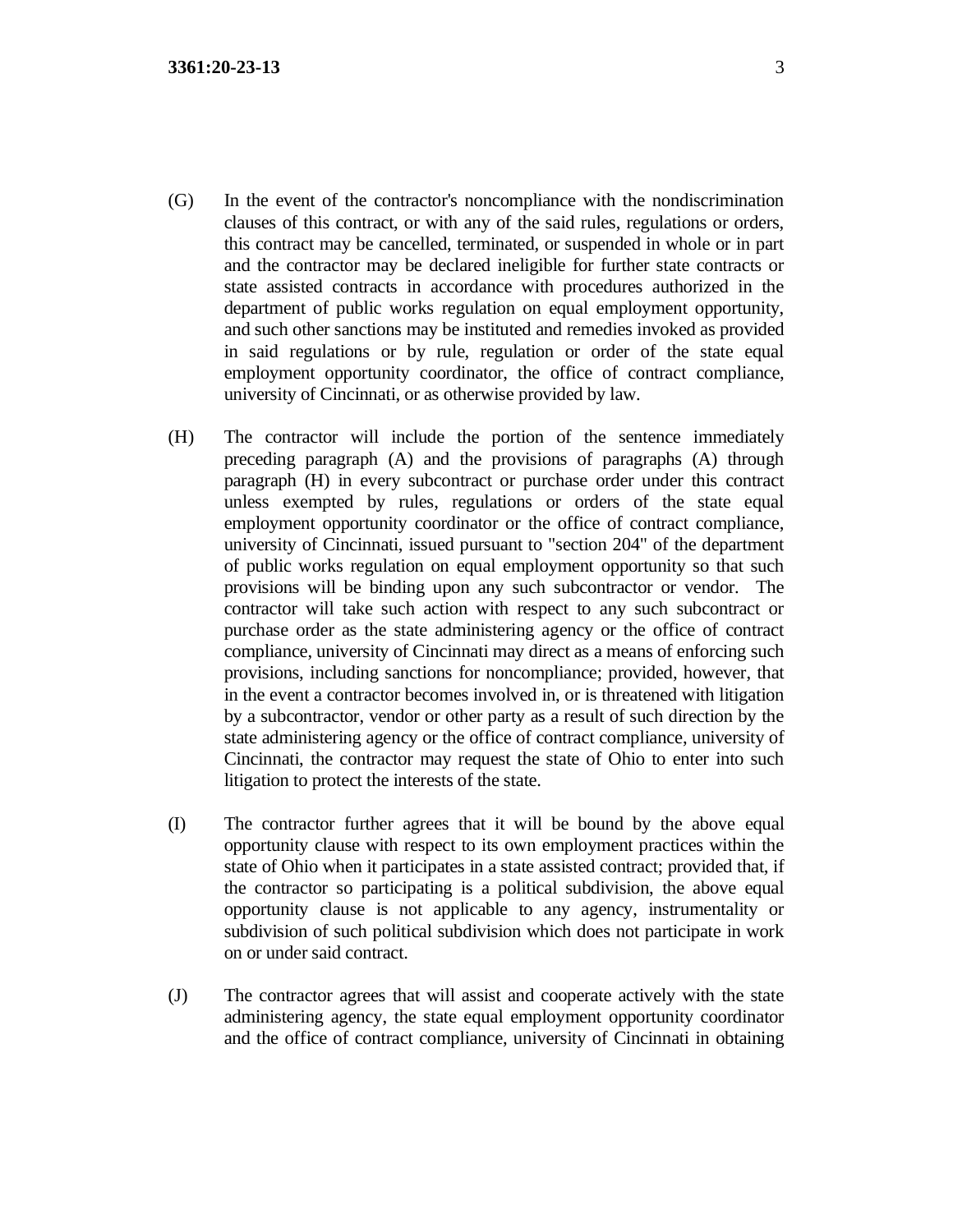the compliance of contractors and subcontractors with the equal opportunity clause and the rules, regulations, and relevant orders of the state equal employment opportunity coordinator, and the office of contract compliance, university of Cincinnati, that it will furnish the state administering agency, the state equal employment opportunity coordinator and the office of contract compliance, university of Cincinnati, such information as they may require for the supervision of such compliance, and that it will otherwise assist the state administering agency and the office of contract compliance, university of cincinnati in the discharge of said agency's primary responsibility for securing compliance both before and during contract.

- (K) The contractor further agrees that it will refrain from entering into any contract or contract modification subject to the department of public works' regulation on equal employment opportunity, with a contractor barred from, or who has not demonstrated eligibility for state contracts and state assisted contracts pursuant to said regulation and will carry out such sanctions and penalties for violation of the equal opportunity clause as may be imposed upon such contractors by the state administering agency, the state equal employment opportunity coordinator and the office of contract compliance, university of Cincinnati pursuant to "Part II, Subpart D" of said regulation.
- (L) The contractor agrees that if it fails or refuses to comply with these undertakings, the state administering agency and the office of contract compliance, university of Cincinnati, may take any or all of the following actions: cancel, terminate, or suspend in whole or in part of this grant, contract, loan, insurance policy, or guaranty; refrain from extending any further assistance to the contractor under the program with respect to which the failure or refusal occurred until satisfaction or assurance of future compliance has been received from said contractor; or refer the case to the attorney general for appropriate legal proceedings.

Effective: November 1, 1984 Amends: Rule 3361:20-23-13 of the Administrative Code Certification: *Evelyn V. Bush signature* Evelyn V. Bush

Date: October 5, 1984